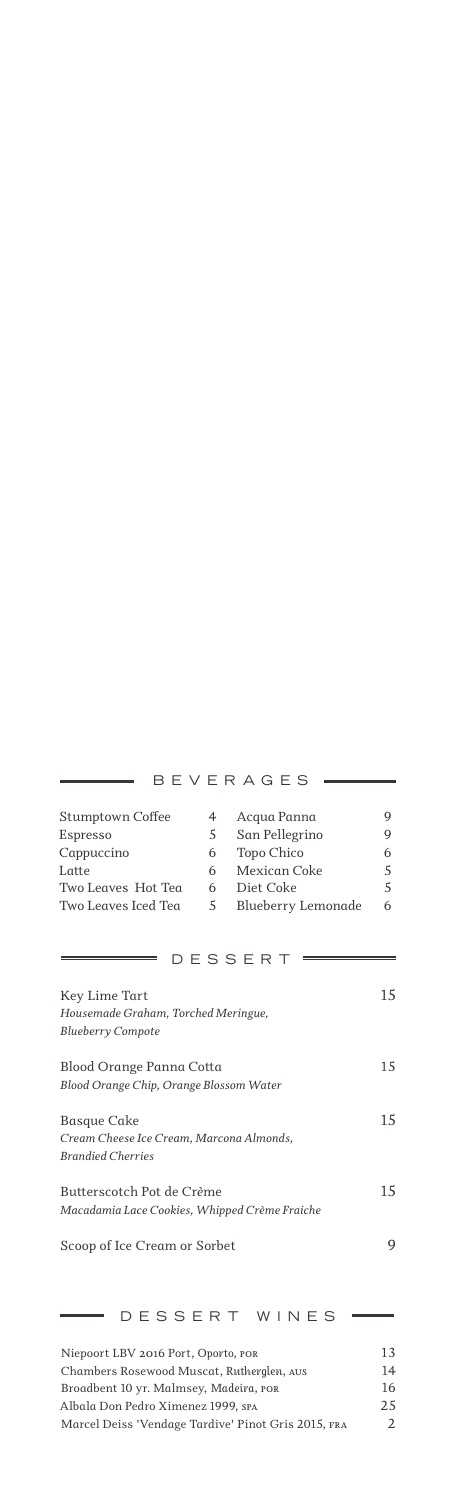## LUNCH =

 $\overline{a}$ 



HAPPY HOUR

 $\equiv$ 

*Happy Hour Monday - Friday 3 to 5pm*

> *Half Priced Burgers Half Priced Martinis 50¢ off Oysters \$5 Oyster Shooters*

## LAUNCHED 2018 =

 $\overline{a}$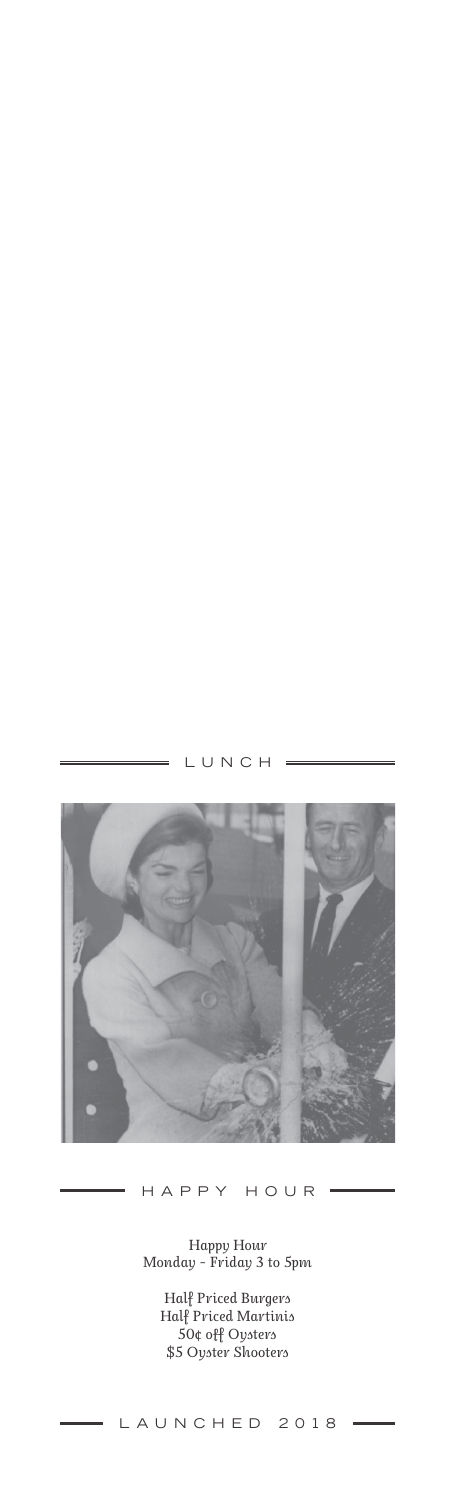*Served with Fresh Horseradish, Cocktail Sauce, Mignonette, Saltines, Lemon. \$4.50 per Oyster.\**

*Halibut Cove Alaska*

*Kusshi British Columbia*

*Flapjack Washington*

*Hammersley Washington*

*Wildcat Cove Washington*

*Glacier Bay New Brunswick* 

*Black Point Prince Edward Island*

*Mere Point Maine*

*Wellfleet Massachusetts*

*Wianno Massachusetts*

 $\equiv$  COLD BAR  $\equiv$ 

| Shrimp or Crab Louie<br>Iceberg Salad, Capers, Onion, Thousand Island Dressing                                             | 32  |
|----------------------------------------------------------------------------------------------------------------------------|-----|
| Crudo Plate*<br>Wasabi & Lemon Vinaigrette, Capers, Red Onion, Chive                                                       | 26  |
| Smoked Gravlox Salmon Plate<br>Chopped Egg, Capers, Dill, Creme Fraiche, Rye Toast                                         | 24  |
| Bibb Lettuce Salad<br>Shaved Red Onion, Sherry-Tarragon Vinaigrette                                                        | 14  |
| Roasted Golden Beets<br>Blood Orange, Cotija, Fennel, Almonds,<br>Sherry Vinaigrette                                       | 16  |
| Clark's Wedge Salad<br>Niman Ranch Bacon Lardons, Hardboiled Farm Egg,<br>Red Onion, Point Reyes Blue, Buttermilk Dressing | 18  |
| * add Three Jumbo Cocktail Shrimp                                                                                          | 12  |
| Classic Steak Tartare*<br>Farm Egg, Grilled Sourdough, Dijonnaise                                                          | 28  |
| Jumbo Shrimp Cocktail<br>Horseradish, Buttered Saltines                                                                    | 26  |
| Plateau de Fruits de Mer*<br>Oysters, Lobster, Prawns, Mussels, Red Snapper Ceviche                                        | 160 |
| SANDWICHES                                                                                                                 |     |
| Served with choice of Shoestring Fries or Slaw                                                                             |     |
| Clark's BLT<br>Toasted Homemade Pullman, Applewood Smoked Bacon,<br>Alfalfa Sprouts, Avocado, Espelette Pepper Aioli       | 18  |
| Tuna Salad Sandwich<br>Green Olive & Parsley Vinaigrette, Aioli, Sourdough                                                 | 18  |
| Pan Roasted Black Angus Hamburger*<br>Sauce Gribiche, Gruyere, House Baked Bun                                             | 24  |
| CAVIAR &<br>ROE                                                                                                            |     |
| Sustainable Caviars with Classic Accompaniments<br>& Warm Cornmeal Blini*                                                  |     |
| Clark's White Sturgeon, 30g, California                                                                                    | 90  |

*Russian Osetra, 30g, Israel 160 Imperial Golden Osetra, 30g, China 170 Black River Osetra, 50g, Uruguay 280 Petrossian Royal Siberian, 125g, Russia 400*